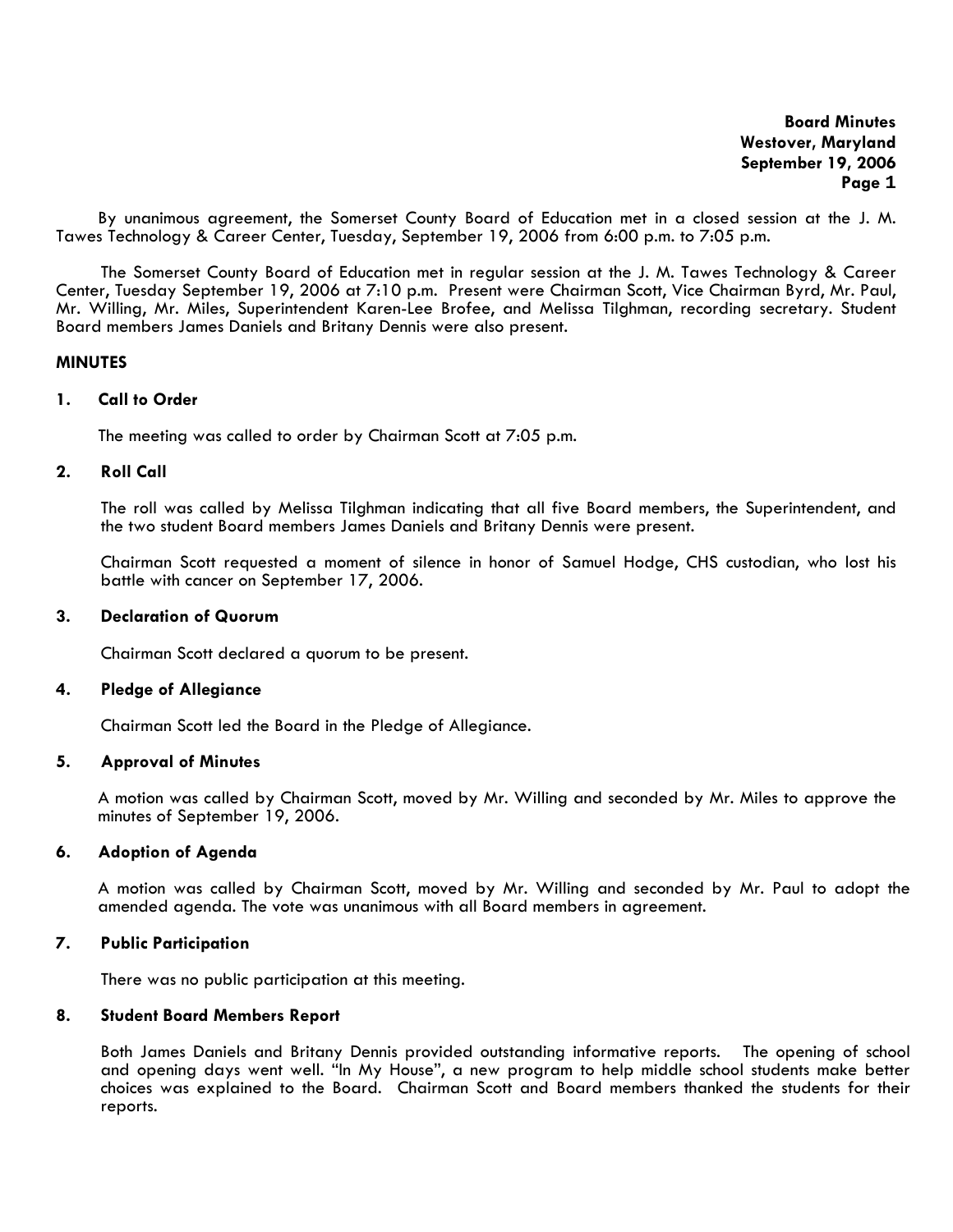# **9. Old Business**

# **Business Leave Policy #700-11**

Upon recommendation of the Superintendent, Mr. Paul moved and Vice Chairman Byrd seconded to approve Policy #700-11 as presented. The vote was unanimous.

# **High School Requirements for Graduation Policy #500-34 (Administrative Procedures)**

Upon recommendation of the Superintendent, Mr. Willing moved and Mr. Miles seconded to approve revised Policy #500-34, which gives this year's 10<sup>th</sup> graders credit for their 8<sup>th</sup> grade Algebra. Class. The vote was unanimous.

# **10. New Business**

### **Student Service – Discipline for 2006**

Vicki Carter informed the Board that discipline problems within the schools have improved. There has been an increase in attendance and a decrease in disciplinary violations. A 30-60-90 day monitoring process has been established to notify counselors when students are at risk of attendance and disciplinary problems.

### **Update on Safety Schools/Healthy Students**

Tracy Cottman presented the Board with an update on the SSHS Grant. Learning Support Specialist have been place at each school. Several new programs have been developed to help students with achievement. "In My House", a skills development curriculum, "Oweus Bullying", a bullying prevention program, and a Conflict Intervention program has also been purchased. There is also a Healthy Families program which provides Home Assessments to children ages 0 -5. Mrs. Cottman provided the Board with a step by step model chart outlining the steps being taken in providing Safe Schools and Healthy Students.

Mrs. Cottman introduced Kathy Seifert, SSHS Evaluator. Ms. Seifert evaluates the student data received through the SSHS programs. In previous evaluations Ms. Seifert noted that students had better grades and higher self esteem. It was also found that at risk kids were no different than the very high risk kids. Services provided to students and the data reported will be shared with other counties, but students will be given a number to identify them. The names and schools of the students will not be identified. Mr. Paul questioned the effectiveness of the program and whether or not each student was given a profile to help identify their individual needs. Ms. Seifert informed Mr. Paul that each student was profiled and that assessments are given to help determine what the child needs and what area the help in needed in. Ms. Carter assured the Board that the SSHS model has been written into the Master Plan, therefore when the grant ends, the program will continue.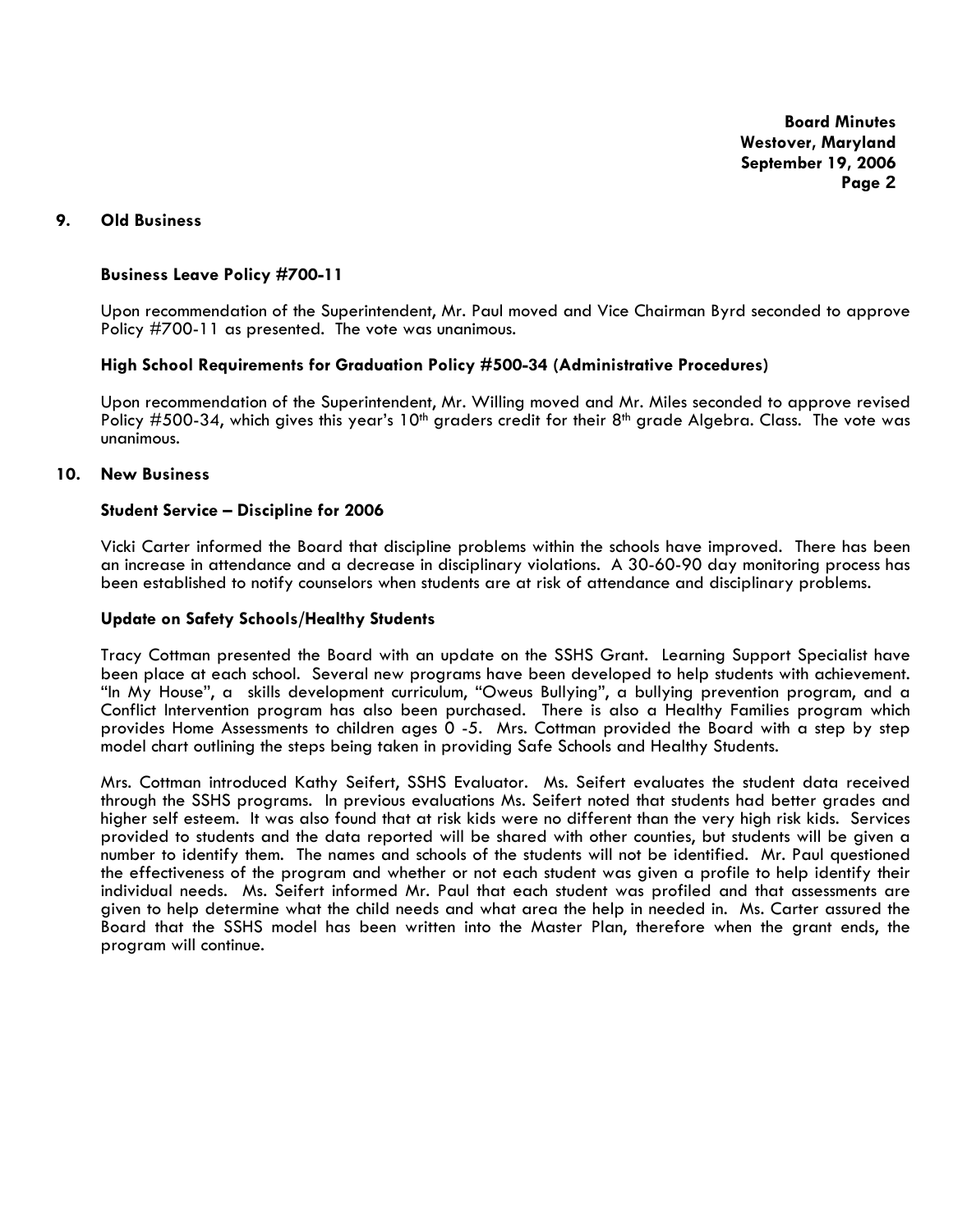# **Request for Approval of Research Study**

Upon the request of the Superintendent, Mr. Paul moved and Vice Chairman Byrd seconded to approve Sherema Copes' research study on African American parents involvement in their children's education. Various families will be interviewed in hopes of finding answers to the lack of parental involvement. The identity of those interviewed will be kept confidential. Upon the conclusion of the project Ms. Copes will provide the Board with the results. All Board members agreed.

# **10B. Opening Day**

Mr. Bloodsworth reported the highlights of the opening of school. The  $6<sup>th</sup>$  and  $8<sup>th</sup>$  grade students began school August 31, 2006, a day earlier than the rest of the students. This was considered a transition day for those students and teachers. Students were given lockers and shown around the school, thus making September 05, 2006 operate a little more efficiently. The school population has grown from 2,960 students at the beginning of the school year to 2,992.

# **Science Curriculum**

Mrs. Holland introduced the revised and completed Science Curriculum to the Board for informational purposes. The new curriculum collaborates Reading into Science and Social Studies. HSA courses will be provided to students with a 69% or below. This year's 10<sup>th</sup> graders will have to pass all four HSA tests. Mr. Paul questioned the remediation of students with low test scores. Mrs. Holland informed Mr. Paul that courses may be retaken and that end of course exams are being correlated with the HSA tests. Mr. Paul's concern was that students' achievement will be based on test scores and is not allowing the child to learn. Mrs. Holland informed Mr. Paul that tests were focused on students' ability to analyze.

# **Math Curriculum**

 Mr. Elebash introduced the revised and completed Math Curriculum to the Board for informational purposes. Formative Indicators are being used to identify the needs of students. This determines why students are put into certain classes in which teachers can focus on what needs to be taught and what students need the extra help. Teachers go around checking homework and guide and assist them as they go along.

# **Physical Education and Health Education Program "LIVE IT"**

Upon the request of the Superintendent, Mr. Paul moved and Mr. Willing seconded to approve the LIVE IT Program sponsored by Coco Cola. They will be providing supplies and tools needed to run the program. They are also be providing pedometers to distribute to all students. The vote was unanimous.

# **10C. Pigg, Krahl, Stern & Company Audit Report**

Pigg, Krahl, Stern, & Company provided the Board with the Audit Report. Food Service was congratulated for having a profit of \$26,170.00. Also noted in the audit report the Auditors' Report finds that Instructional Salaries make up the largest portion of the budget and only 2% of the budget was used for administrative salaries.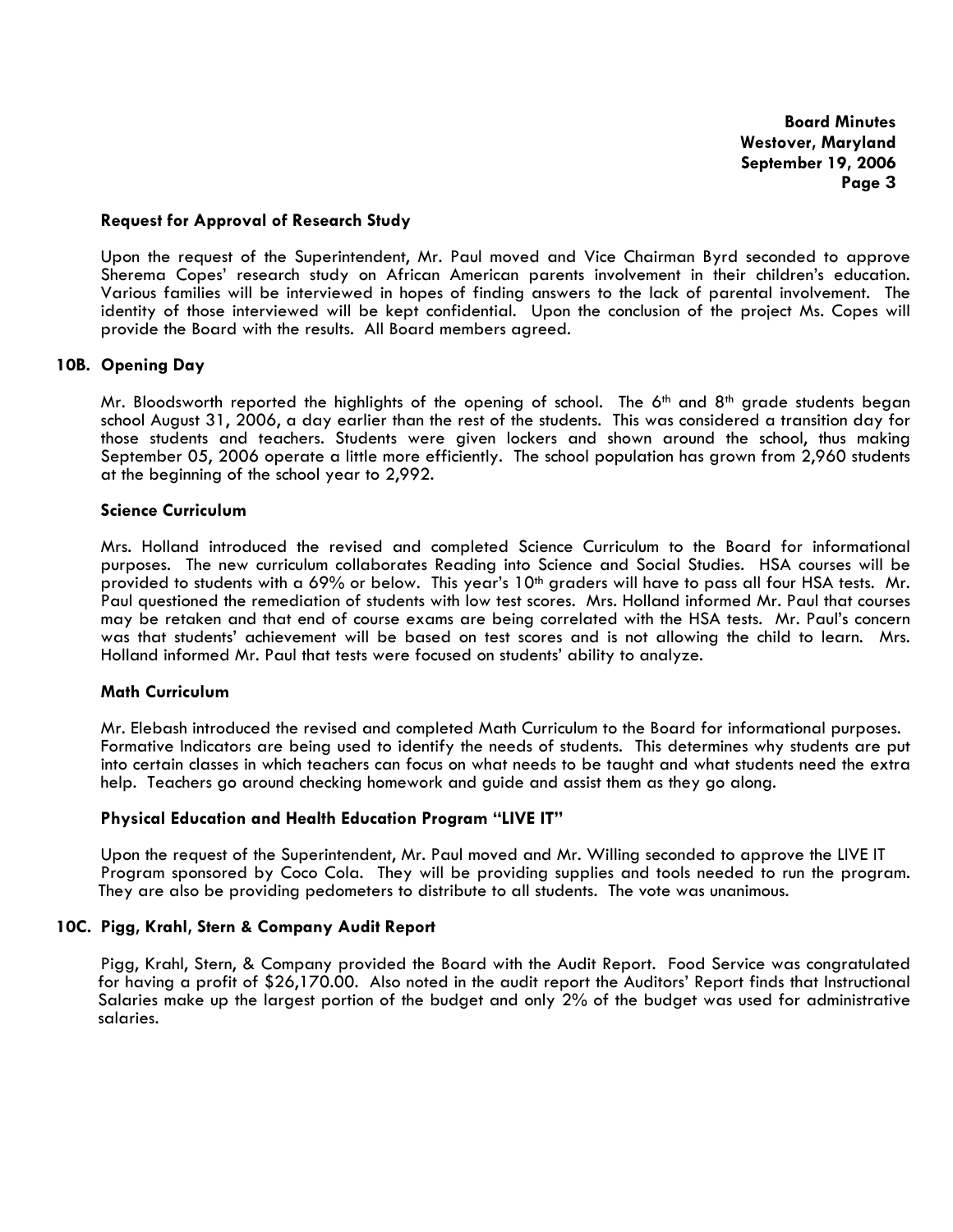### **10D. Opening Day of School**

Mr. Daugherty informed the Board that the overall start of the school year went well. There was traffic congestion on the school routes which caused student lateness. The City of Crisfield agrees that physical reconstruction needs to be done to end the congestion. Mr. Daugherty also informed the Board that he will recommend two new buses for next year and has been encouraging the hiring of new substitutes.

#### **Update on Facilities**

 Mr. Daugherty began his facility update report by commending the Marion and Whittington moving crew. They also helped in the clean up of Woodson Elementary. Marion is being used for storage and Whittington has become the Crisfield Head Start. Greenwood Elementary has a new glass entrance, Princess Anne Elementary has a new basketball court, and Woodson Elementary has a trash condenser. Mr. Daugherty also informed the Board that the Maintenance Department will have computer system training.

#### **Capital Improvement Plan**

 Mr. Daugherty presented the Board with the Capital Improvement Plan for approval. It was the consensus of the Board to hold the plan to review and study.

### **Dedication of Woodson Elementary School**

The Superintendent invited the Board members and community to the Woodson Dedication, to be held Sunday. September 24, 2006.

### **10E. Human Resources Report**

 Upon recommendation of the Superintendent, Mr. Willing moved and Mr. Paul seconded to approve the Human Resources Report presented by Mr. Lawson. The vote was unanimous.

#### **Highly Qualified Status**

Mr. Lawson provided the Board with information regarding steps being taken in getting educators to the Highly Qualified Status. More professional development and teacher tutoring is being provided. Mrs. Higgs and Miss Wright were thanked for their insights over teacher applicants. Mr. Lawson also informed the Board that there has been a 47% reduction in non highly qualified teachers and elementary resignations have declined. Due to improved benefits, increases salaries, shape of buildings, visionary leadership, and student class size, recent hires seem pleased with the system.

### **Human Resources Policies #700 series**

Upon recommendation of the Superintendent, the Board will review and study the #700 series policies for a vote at the October Board meeting.